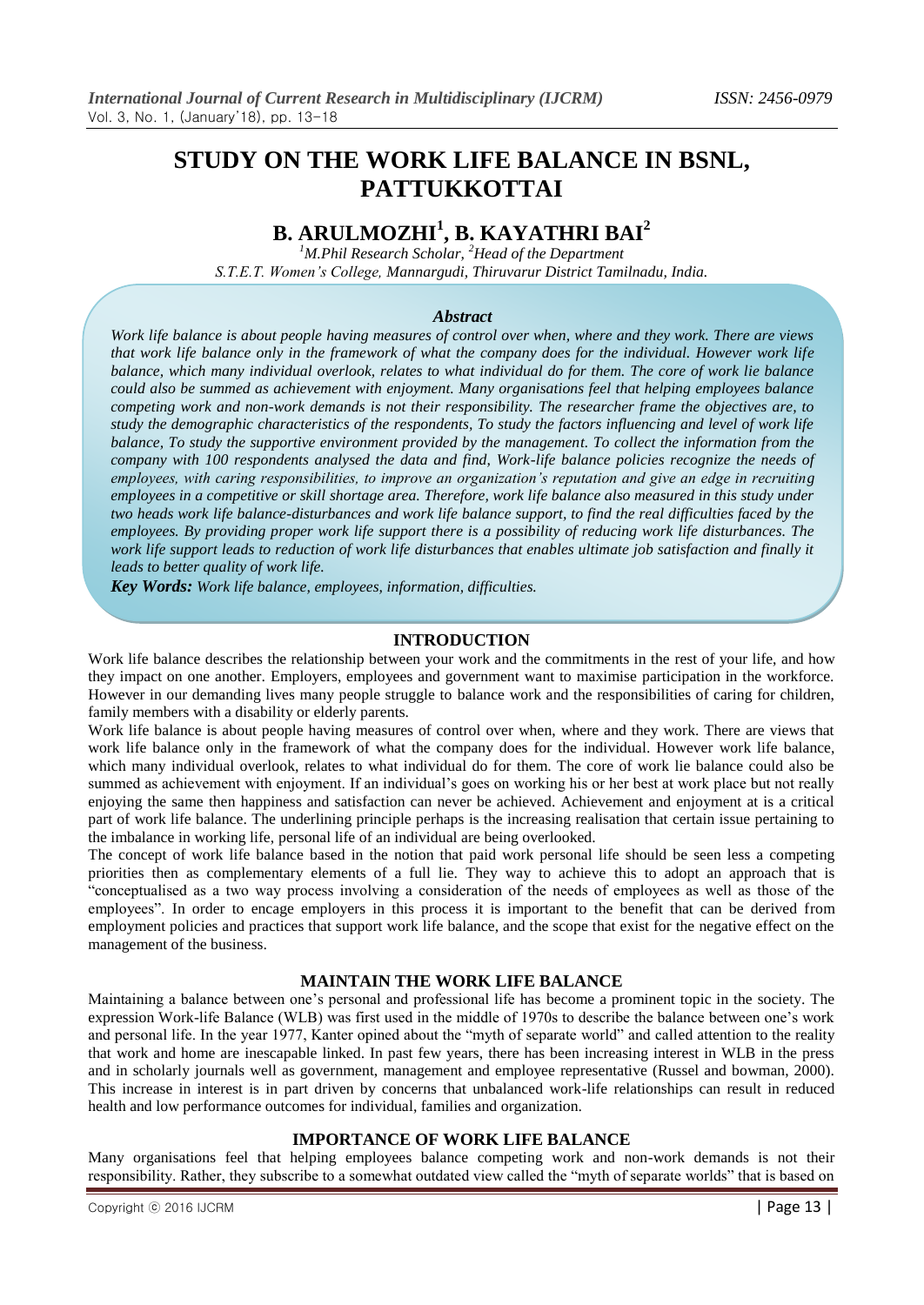the premise that work is work and life is life and that the domains do not overlap. Such organisation s argue that "it was the employee's choice to have a family so balancing competing demands is their problem not ours." Such organisations also note that they are " in the business" of increasing shareholder value and serving customers and not helping employees cope with stress. In other organisations, employees without dependent care responsibilities interpret "family friendly" as favouritism and complain that they are being "unfairly" or inequitably treated. Such employees feel that their colleagues with childcare or eldercare responsibilities are "getting away with less work" and that the needs of childless employees are being ignored. This backless against "family friendly" makes it harder for organisations who wish to address the issue. Our research debunks the above preconceptions and supports that the inability to balance work and family is "everyone's problem". High work-life conflict negatively.

# **OBJECTIVES**

- $\triangleright$  To study the demographic characteristics of the respondents
- $\triangleright$  To study the factors influencing and level of work life balance
- $\triangleright$  To study the supportive environment provided by the management
- $\triangleright$  To study the impact of work life balance in an organisation

## **SAMPLE SIZE**

The method of selection for studying the nature of universe with a view to get conclusion is known as sample size. In analyse the work life balance in **BSNL, PATTUKKOTTAI**, 350 employees are working at present. They constitute

the population of the study. From the population, 100 have been taken as sample size. The samples were taken from various sections of the **BSNL, PATTUKKOTTAI** and steps were taken to include all categories of staff in the sample frame.

**SAMPLE DESIGN:**"Sample design is a definite plan for obtaining a sample from a given population. It refers to the techniques or procedures. In which the researcher would adopt in selecting for the sample". The sampling design chosen by the researcher for the study is convenience sampling. When the population elements are selected for inclusion in the sample based on the case of access, it can be called convenience sampling.

## **IMPORTANCE OF THE STUDY**

The study of work life balance is helpful to the organisation to improve the quality of work. This will enhance the welfare measures of the workers and also to increase the effectiveness and efficient of the performance.

## **PROCESSING OF DATA**

The collection of data may be significant part of personnel research. The relevant data is derived from the mass data. The data collected are in raw form unless they have been processed and analyzed. A set of procedures is established to maintain accurate and reliable information. Editing and coding individual schedule, establishing categories into different responses, tabulation and other factors may be planned in the processing of data.

## **REVIEW OF LITERATURE**

Focus of this review is, **Bachmann and Schwartz (1994)** discussed on the literature that work and balance is quite varied. Family-Friendly work environment, such as flexi-time, teleport has been portrayed as an important component of an individual worker"s preferences towards work time. It has been suggested to the organisations that if work and non-work lives environment should be provided to the employees with a means of recruiting, retaining and motivating their work force.

**Landsman(1994)** disclosed that the employer provided resources can help women a great deal in balancing work– life balance issues. If employers provide facilities like onsite child care or referral, it would help in decreasing absenteeism and turn over from work.

**Glass and fujimoto (1995)** defined work-family practices as "any benefit, working condition, or personnel policy that has been to empirically decrease work –family conflicts among workers'. In operation, work –family practices address, among other things, childcare plans, on-site day care, eldercare, parental leave.

**Karrir and Khurana (1996)** found significant correlations of Quality of work life of managers from three sectors of industry viz., Public, Private and Cooperative, with some of the background variables (education qualification, native/migrant status, income level) and with all of the motivational variables like job satisfaction and job involvement. And concluded that both the variables show effect on work life balance.

**Caproni (1997)** emphasized that unlike her peers, takes a different stand on work life balance. Appreciative of scholars and practitioners who are trying to promote balance between work and life, she argues that much of the work in field has been built on the language and logic based on traditional models of bureaucratic organizations which further aggravates the problem.

**Harrington (2001)** concluded that work has an adverse effect on both and women, as it affects their health and even their sleep.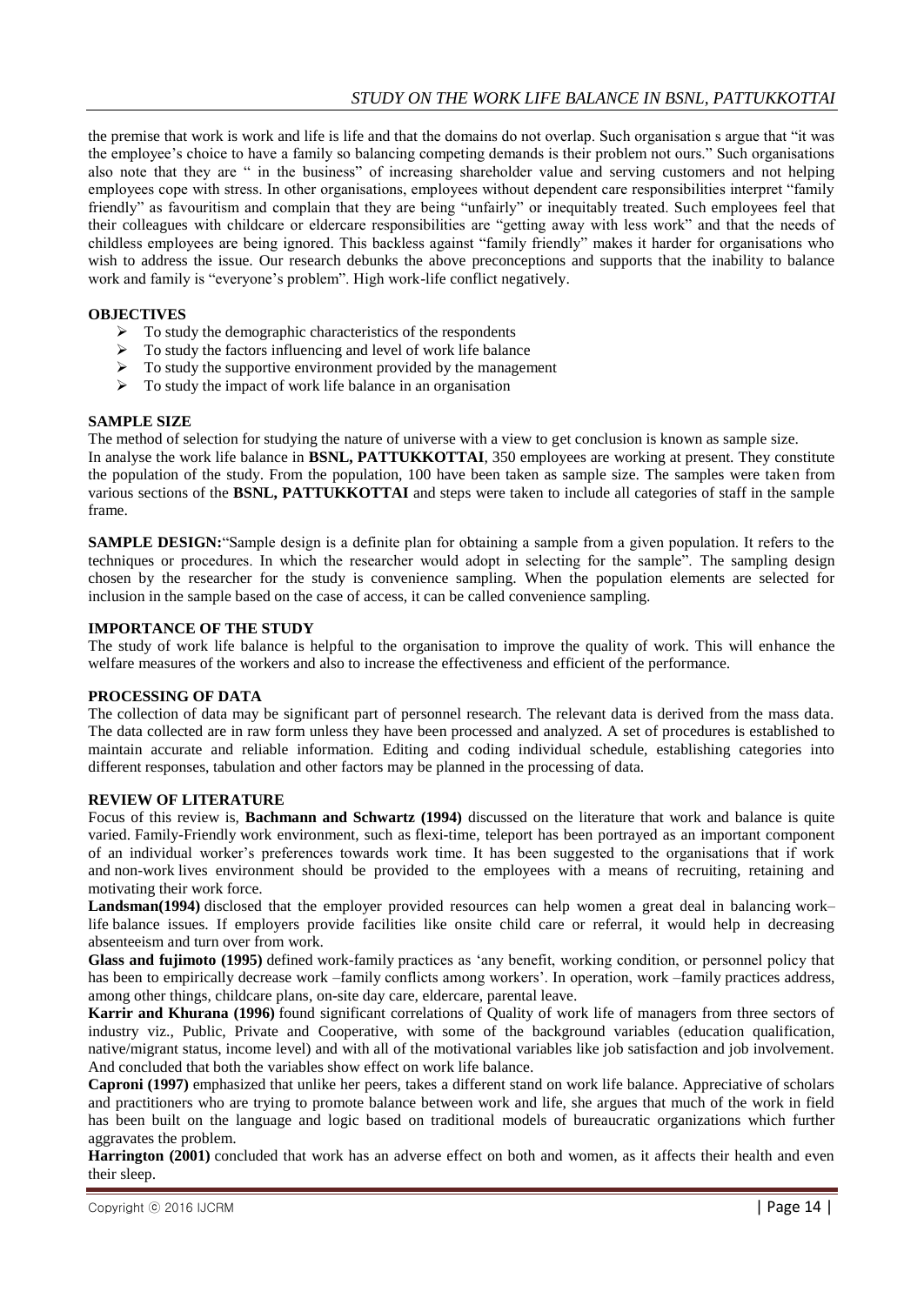**Hom and Kinicki (2001)** examined that organizations take into consideration and apply policies that manage a balance between employees work and their lives. Therefore the organizations are giving an increased intention to adopt those policies which can reduce the turnover of employees.

| 1.1000 1.0 1 VIII 10011 1011 1011 01 10001 0110 1110 011 1110 011010 01 11010 |                  |                           |                   |  |  |  |
|-------------------------------------------------------------------------------|------------------|---------------------------|-------------------|--|--|--|
| S. No                                                                         | <b>Age Group</b> | <b>No. of Respondents</b> | <b>Percentage</b> |  |  |  |
|                                                                               | $30-35$ years    |                           | 24                |  |  |  |
|                                                                               | $35-40$ years    |                           |                   |  |  |  |
|                                                                               | $40-45$ vears    |                           | 36                |  |  |  |
|                                                                               | Above 45 years   |                           |                   |  |  |  |
|                                                                               | Total            | 100                       | 100               |  |  |  |

**TABLE NO - 1 CLASSIFICATION OF RESPONDENTS ON THE BASIS OF AGE**

Source: Primary Data.

## **Inference:**

The above table shows that 36% of the respondents are in the age group of 40 to 45, 31% of the respondents are in the age group of 35 to 40, 24% of the respondents are in the age group of 30-35 years and 9% of the respondents are in the age group of above 45 years.



# **CHART NO - 1 CLASSIFICATION OF RESPONDENTS ON THE BASIS OF AGE**

## **TABLE NO - 2 CLASSIFICATION OF RESPONDENTS ON THE BASIS OF MONTHLY INCOME**

| S. No. | <b>Monthly income</b> | <b>No. of Respondents</b> | Percentage |
|--------|-----------------------|---------------------------|------------|
|        | Below Rs.5000         |                           |            |
|        | Rs.5001 to Rs.10000   | 29                        | 29         |
|        | Rs.10000 to Rs.20000  |                           |            |
|        | Rs.20000 to Rs.50000  | 28                        |            |
|        | <b>Total</b>          | 100                       | 100        |

Source: Primary Data.

## **Inference:**

From the above table shows that 33% of the respondents monthly income in the range of Rs.10000 to Rs.20000, 29% of the respondents are in the range of Rs.5001 to Rs.10000, 28% of the respondents are in the income range of Rs.20000 to Rs. 50000 and 10% of the respondents are in the income of below Rs. 5000.

# **CHART NO - 2 CLASSIFICATION OF RESPONDENTS ON THE BASIS OF MONTHLY INCOME**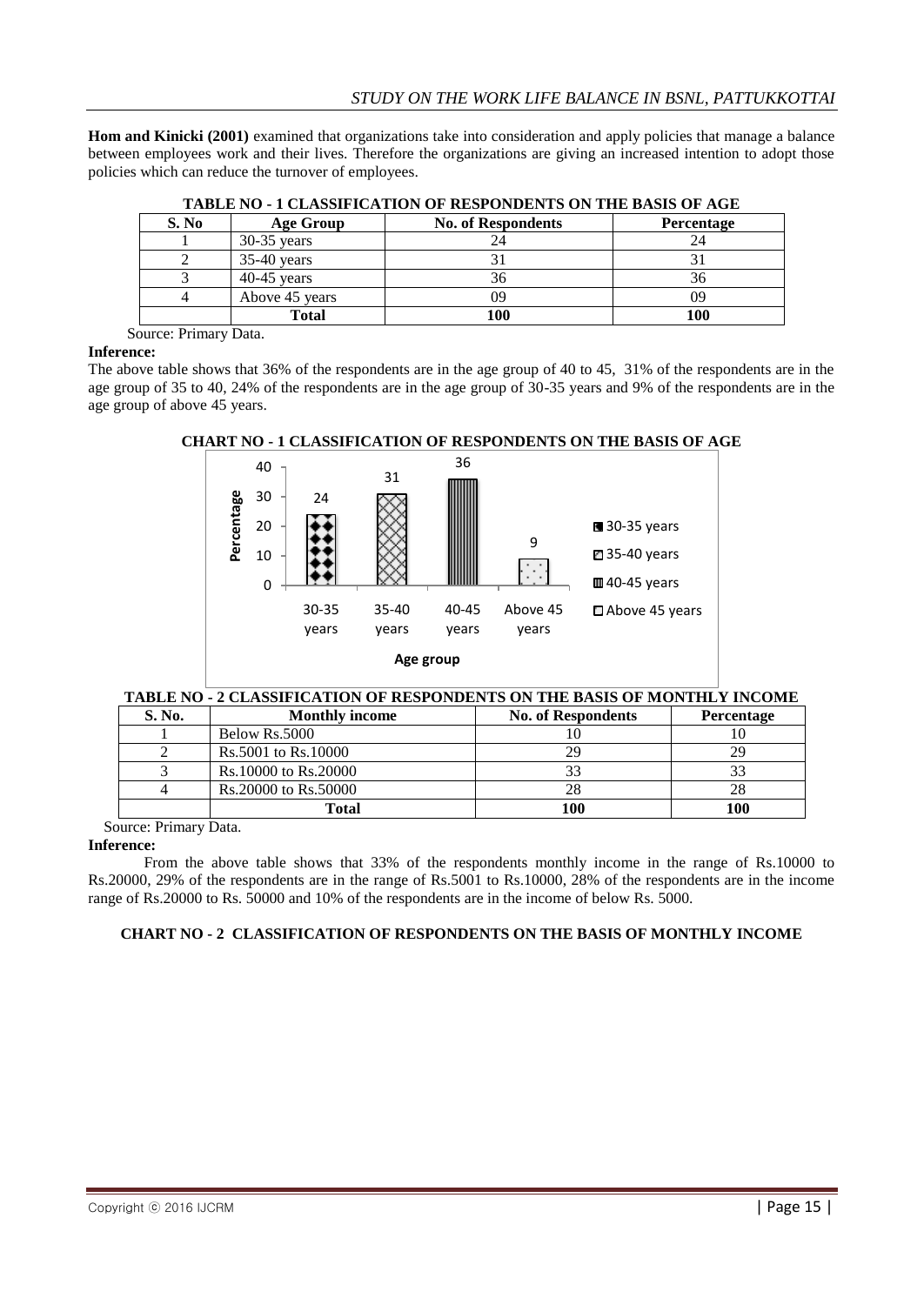

# **TABLE NO 3 CLASSIFICATION OF RESPONDENTS ON THE BASIS OF WORKING EXPERIENCE**

| S. No. | <b>Experience</b>  | <b>No. of Respondents</b> | Percentage |
|--------|--------------------|---------------------------|------------|
|        | Less than 10 years |                           |            |
|        | 11-15 years        |                           |            |
|        | $15-20$ years      |                           |            |
|        | Above 20 years     |                           |            |
|        | Total              | 100                       | 100        |

Source: Primary Data.

# **Inference:**

From the above table shows that 30% of the respondents have experienced on less than 10 years, 27% of the respondents have experienced on 15-20 years, 24% of the respondents have experienced on above 20 years and 19% of the respondents are experienced on 11-15 years.

# **CHART NO - 3**

# **CLASSIFICATION OF RESPONDENTS ON THE BASIS OF WORKING EXPERIENCE**



## **TABLE NO - 4 CLASSIFICATION OF RESPONDENTS ON THE BASIS OF WORK LIFE BALANCE HELPING FOR ACHIEVE THE GOAL**

| S. No. | <b>Opinion</b>        | No. of             | Percentage |
|--------|-----------------------|--------------------|------------|
|        |                       | <b>Respondents</b> |            |
|        | <b>Strongly Agree</b> | ΟI                 | O J        |
|        | Agree                 | 14                 | 14         |
|        | Disagree              | UJ                 | UJ         |
|        | Total                 | 100                | 100        |

Source: Primary Data.

## **Inference:**

From the above table shows that 81% of the respondents are strongly agree for the work life balance helping to achieve the goals, 14% of the respondents are agree and remaining 5% of the respondents are disagree the work life balance are not helping for achieve the goals.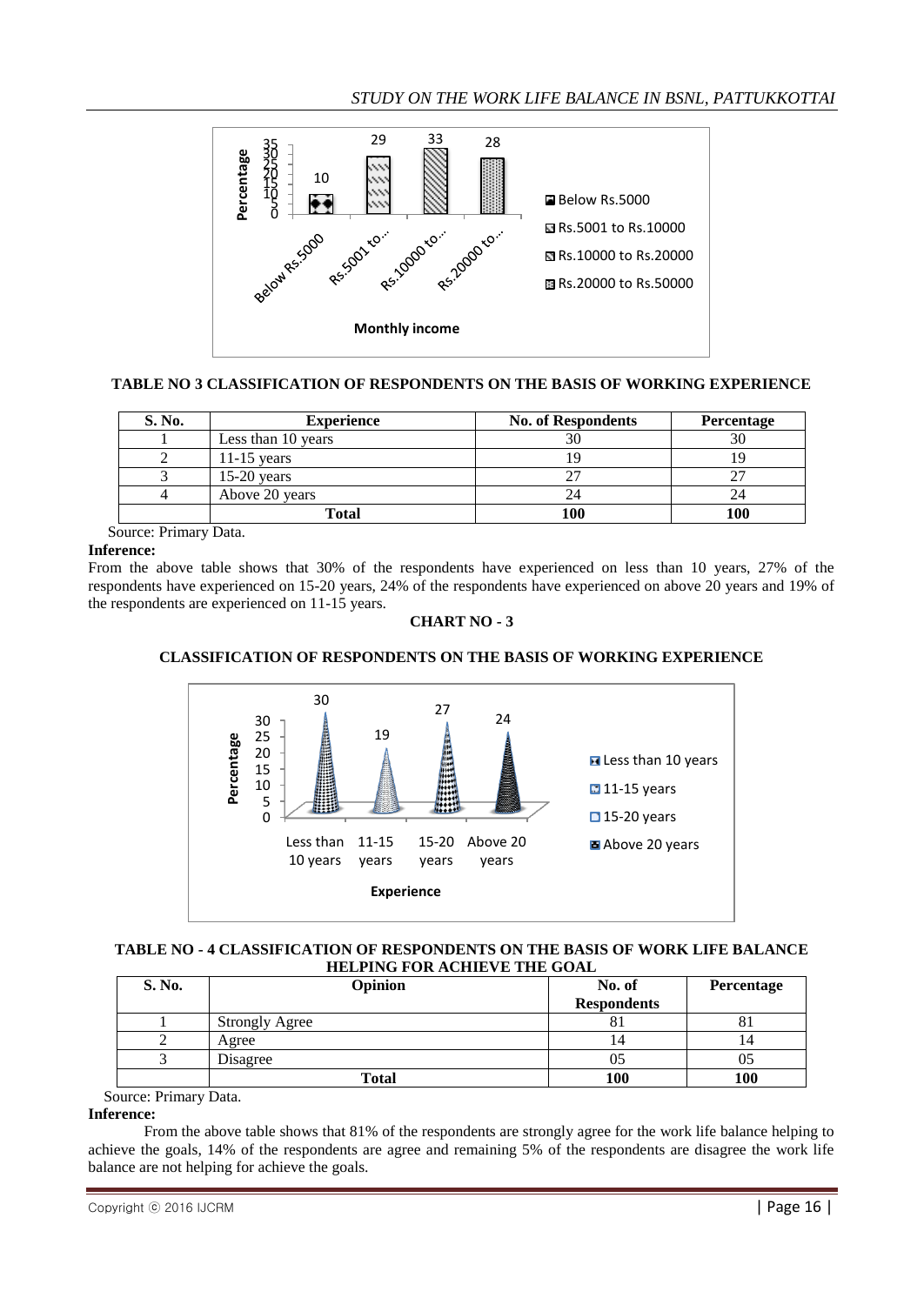## **CHART NO - 4 CLASSIFICATION OF RESPONDENTS ON THE BASIS OF WORK LIFE BALANCE HELPING FOR ACHIEVE THE GOAL**



The researcher analyses and interprets the data the find the followings: **FINDINGS:**

- 36% of the respondents are in the age group of 40-45 years
- $\geq$  35% of the respondents are degree holders
- $\geq$  33% of the respondents are the monthly income in the range of Rs.10000 to Rs.20000
- $\triangleright$  Majority 86% of the respondents have workers in the organisation
- $\triangleright$  Majority 30% of the respondents have experienced on less than 10 years  $\triangleright$  Majority 45% of the respondents savs that work life balance influenced b
- Majority 45% of the respondents says that work life balance influenced by the time factor
- $\geq$  Majority 86% of the respondents are aware of the concept of work life balance
- $\triangleright$  Majority 71% of the respondents are satisfied working hours of the company
- $\geq$  86% of the respondents are says the management initiate to manage work life balance
- $\geq$  81% of the respondents are strongly agree the work life balance helping to achieve the goals
- $\geq 73\%$  of the respondents are strongly agree the work life balance helping to deliver full efficiency
- Majority 85% of the respondents are strongly agree the work life balance increase the overall performance
- $\geq$  85% of the respondents says the good opinion for work life balance help individual to manage their personal as well as office work
- 88% of the respondents are good opinion about the work life balance is essential for an organisation
- $\triangleright$  42% of the respondents are opinion that stress may reduce by yoga

## **SUGGESTIONS**

Quality of work-life is the crucial point where the necessity to make the right decision exists about what one is going to do at any given moment or in a particular situation. Due to increasing demands in the workforce, the complexity in the work environment is increasing in day to day life. Comparing the working order of the past, today the workforce has undergone a drastic change, which can be due to remarkable advancement in technology, increasing competition and globalization. The role of women in the contemporary scenario has changed from merely a homemaker to a dynamic multifaceted personality, capable of balancing work and family responsibilities. This change is attributed to the improvement in the socio 211 economic trends, an increase in the literacy rates of females, rapid industrialisation and availability of lucrative jobs in the era of globalisation. Even though there has been an evidence of progressive transformation in the society and the status of women in the work place, still the trends in this direction are not satisfactory. A professional woman of today still struggles with the harsh realities of discrimination, exploitation and violence in the organisation, societal and family pressures and suffers from the bitter effects of the balancing act which she is expected while handling official and household chores. To improve this situation the following suggestions may be helpful.

Some of the work-life balance programmes which shall be applied in public sector banks include provision of flexible work arrangements, periodical employee development programmes, provision of fitness programmes, and parental leave like maternity leave, child care leave, provision of legal assistance and financial planning, and provision of perspectives of job sharing. Work-life balance policies recognize the needs of employees, with caring responsibilities, to improve an organization"s reputation and give an edge in recruiting employees in a competitive or skill shortage area. Regarding work life balance the employees are expecting support from their supervisor, colleagues and family members. The supervisors and employees can be trained in such a way to create a supportive environment to their subordinates and co-workers.